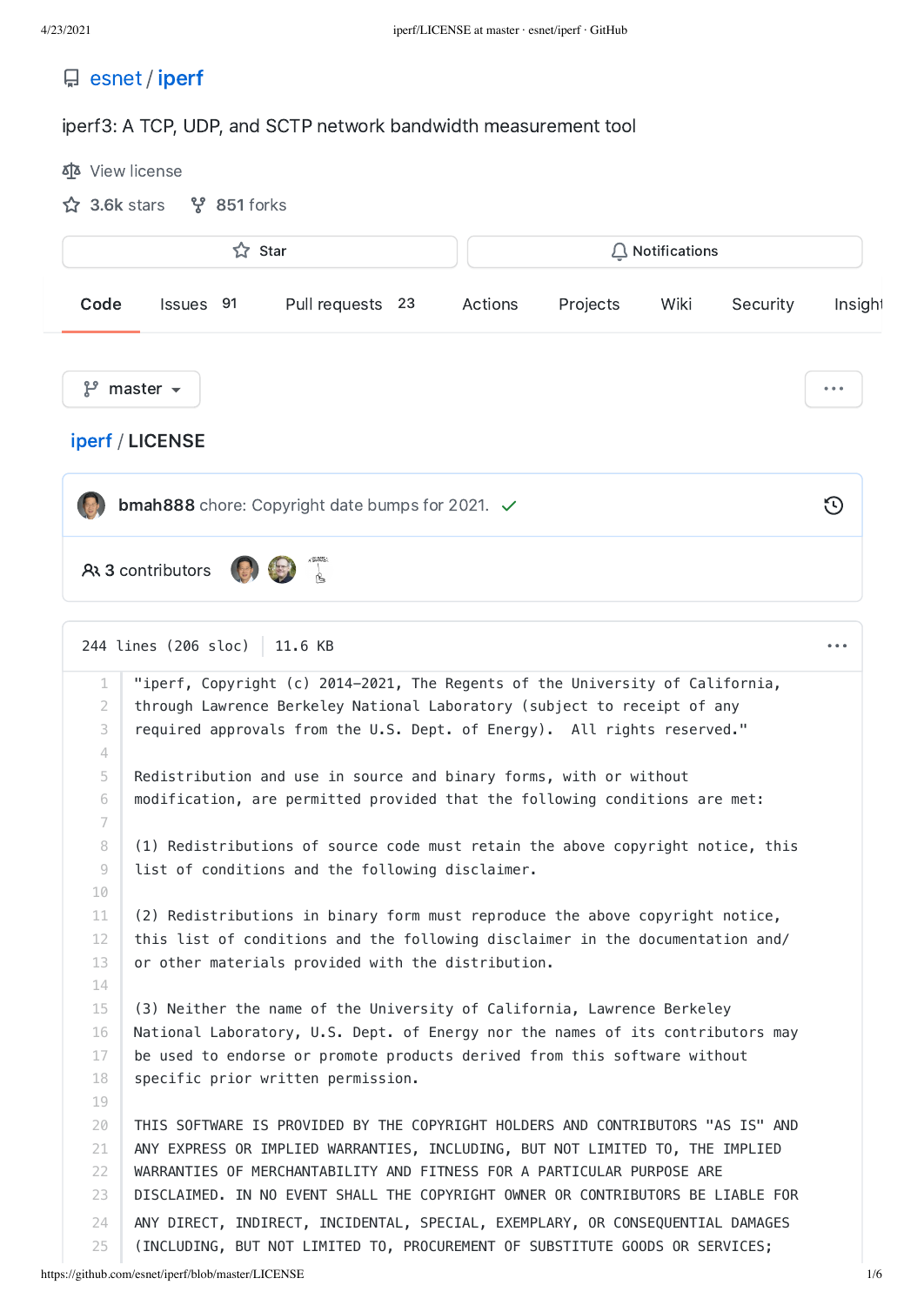4/23/2021 iperf/LICENSE at master · esnet/iperf · GitHub 26 27 28 29 30 31 32 33 34 35 36 37 38 39 40 41 42 43 44 45 46 47 48 49 50 51 52 53 54 55 56 57 58 59 60 61 62 63 64 65 66 67 68 LOSS OF USE, DATA, OR PROFITS; OR BUSINESS INTERRUPTION) HOWEVER CAUSED AND ON ANY THEORY OF LIABILITY, WHETHER IN CONTRACT, STRICT LIABILITY, OR TORT (INCLUDING NEGLIGENCE OR OTHERWISE) ARISING IN ANY WAY OUT OF THE USE OF THIS SOFTWARE, EVEN IF ADVISED OF THE POSSIBILITY OF SUCH DAMAGE. You are under no obligation whatsoever to provide any bug fixes, patches, or upgrades to the features, functionality or performance of the source code ("Enhancements") to anyone; however, if you choose to make your Enhancements available either publicly, or directly to Lawrence Berkeley National Laboratory, without imposing a separate written license agreement for such Enhancements, then you hereby grant the following license: a non-exclusive, royalty-free perpetual license to install, use, modify, prepare derivative works, incorporate into other computer software, distribute, and sublicense such enhancements or derivative works thereof, in binary and source code form. ===== This software contains source code (src/cjson.{c,h}) that is: Copyright (c) 2009-2017 Dave Gamble and cJSON contributors Permission is hereby granted, free of charge, to any person obtaining a copy of this software and associated documentation files (the "Software"), to deal in the Software without restriction, including without limitation the rights to use, copy, modify, merge, publish, distribute, sublicense, and/or sell copies of the Software, and to permit persons to whom the Software is furnished to do so, subject to the following conditions: The above copyright notice and this permission notice shall be included in all copies or substantial portions of the Software. THE SOFTWARE IS PROVIDED "AS IS", WITHOUT WARRANTY OF ANY KIND, EXPRESS OR IMPLIED, INCLUDING BUT NOT LIMITED TO THE WARRANTIES OF MERCHANTABILITY, FITNESS FOR A PARTICULAR PURPOSE AND NONINFRINGEMENT. IN NO EVENT SHALL THE AUTHORS OR COPYRIGHT HOLDERS BE LIABLE FOR ANY CLAIM, DAMAGES OR OTHER LIABILITY, WHETHER IN AN ACTION OF CONTRACT, TORT OR OTHERWISE, ARISING FROM, OUT OF OR IN CONNECTION WITH THE SOFTWARE OR THE USE OR OTHER DEALINGS IN THE SOFTWARE.  $=$ This software contains source code (src/net. $\{c,h\}$ ) that is:

This software was developed as part of a project at MIT.

Copyright (c) 2005-2007 Russ Cox,

Massachusetts Institute of Technology

74 75 Permission is hereby granted, free of charge, to any person obtaining a copy of this software and associated documentation files (the

76 77 "Software"), to deal in the Software without restriction, including without limitation the rights to use, copy, modify, merge, publish,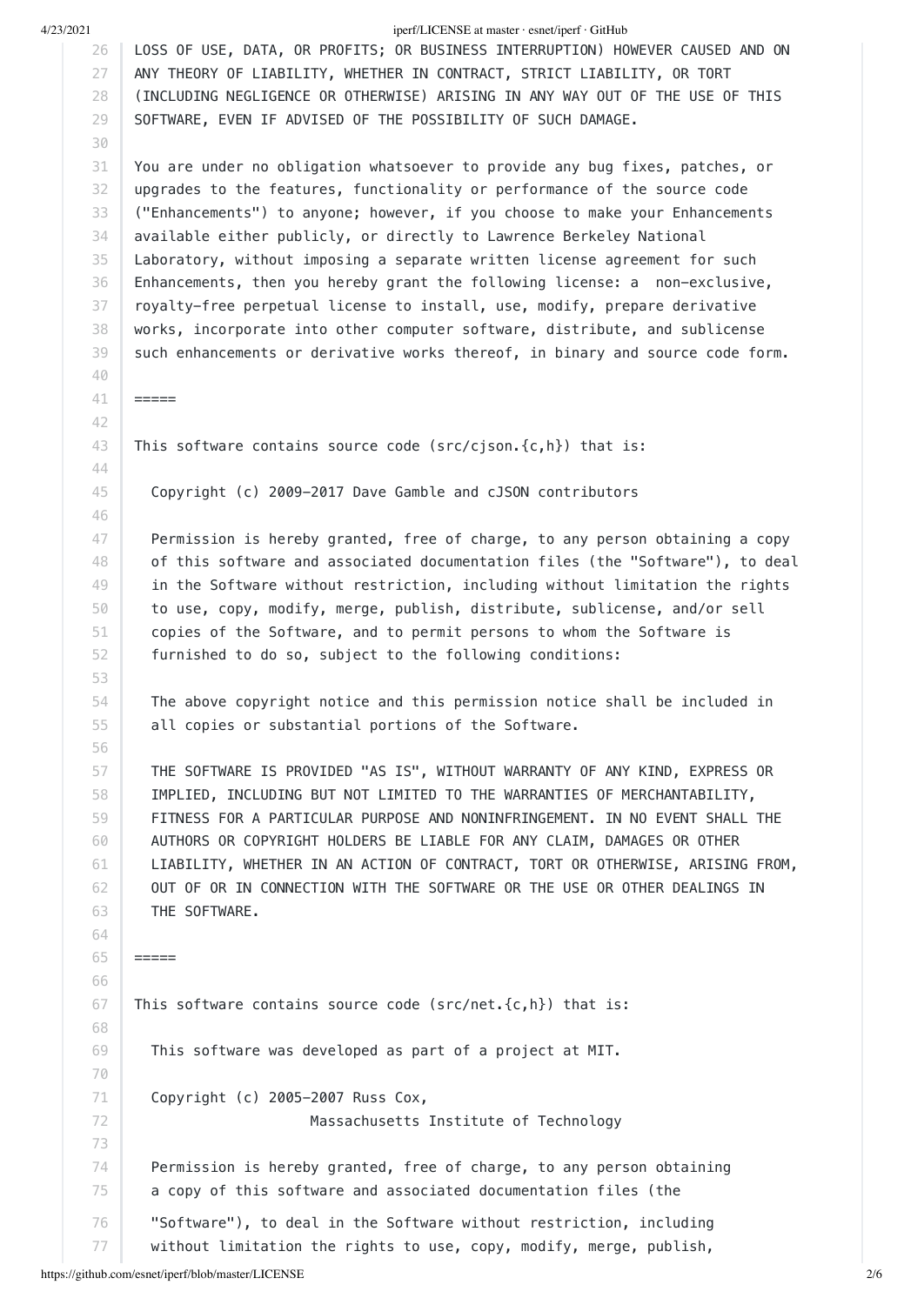4/23/2021 iperf/LICENSE at master · esnet/iperf · GitHub 78 79 80 81 82 83 84 85 86 87 88 89 90 91 92 93 94 95 96 97 98 99 100 101 102 103 104 105 106 107 108 109 110 111 112 113 114 115 116 117 118 119 120 121 122 123 124 125 126 127 128 129 distribute, sublicense, and/or sell copies of the Software, and to permit persons to whom the Software is furnished to do so, subject to the following conditions: The above copyright notice and this permission notice shall be included in all copies or substantial portions of the Software. THE SOFTWARE IS PROVIDED "AS IS", WITHOUT WARRANTY OF ANY KIND, EXPRESS OR IMPLIED, INCLUDING BUT NOT LIMITED TO THE WARRANTIES OF MERCHANTABILITY, FITNESS FOR A PARTICULAR PURPOSE AND NONINFRINGEMENT. IN NO EVENT SHALL THE AUTHORS OR COPYRIGHT HOLDERS BE LIABLE FOR ANY CLAIM, DAMAGES OR OTHER LIABILITY, WHETHER IN AN ACTION OF CONTRACT, TORT OR OTHERWISE, ARISING FROM, OUT OF OR IN CONNECTION WITH THE SOFTWARE OR THE USE OR OTHER DEALINGS IN THE SOFTWARE.  $==$  Contains parts of an earlier library that has: /\* \* The authors of this software are Rob Pike, Sape Mullender, and Russ Cox Copyright (c) 2003 by Lucent Technologies. \* Permission to use, copy, modify, and distribute this software for any  $*$  purpose without fee is hereby granted, provided that this entire notice \* is included in all copies of any software which is or includes a copy \* or modification of this software and in all copies of the supporting \* documentation for such software. \* THIS SOFTWARE IS BEING PROVIDED "AS IS", WITHOUT ANY EXPRESS OR IMPLIED \* WARRANTY. IN PARTICULAR, NEITHER THE AUTHORS NOR LUCENT TECHNOLOGIES MAKE ANY \* REPRESENTATION OR WARRANTY OF ANY KIND CONCERNING THE MERCHANTABILITY \* OF THIS SOFTWARE OR ITS FITNESS FOR ANY PARTICULAR PURPOSE. \*/ ===== This software contains source code (src/net.c) that is: /\* \* Copyright (c) 2001 Eric Jackson <ericj@monkey.org> \* \* Redistribution and use in source and binary forms, with or without \* modification, are permitted provided that the following conditions \* are met:  $\star$  $*$  1. Redistributions of source code must retain the above copyright \* notice, this list of conditions and the following disclaimer. \* 2. Redistributions in binary form must reproduce the above copyright \* notice, this list of conditions and the following disclaimer in the \* documentation and/or other materials provided with the distribution. \* 3. The name of the author may not be used to endorse or promote products \* derived from this software without specific prior written permission. \*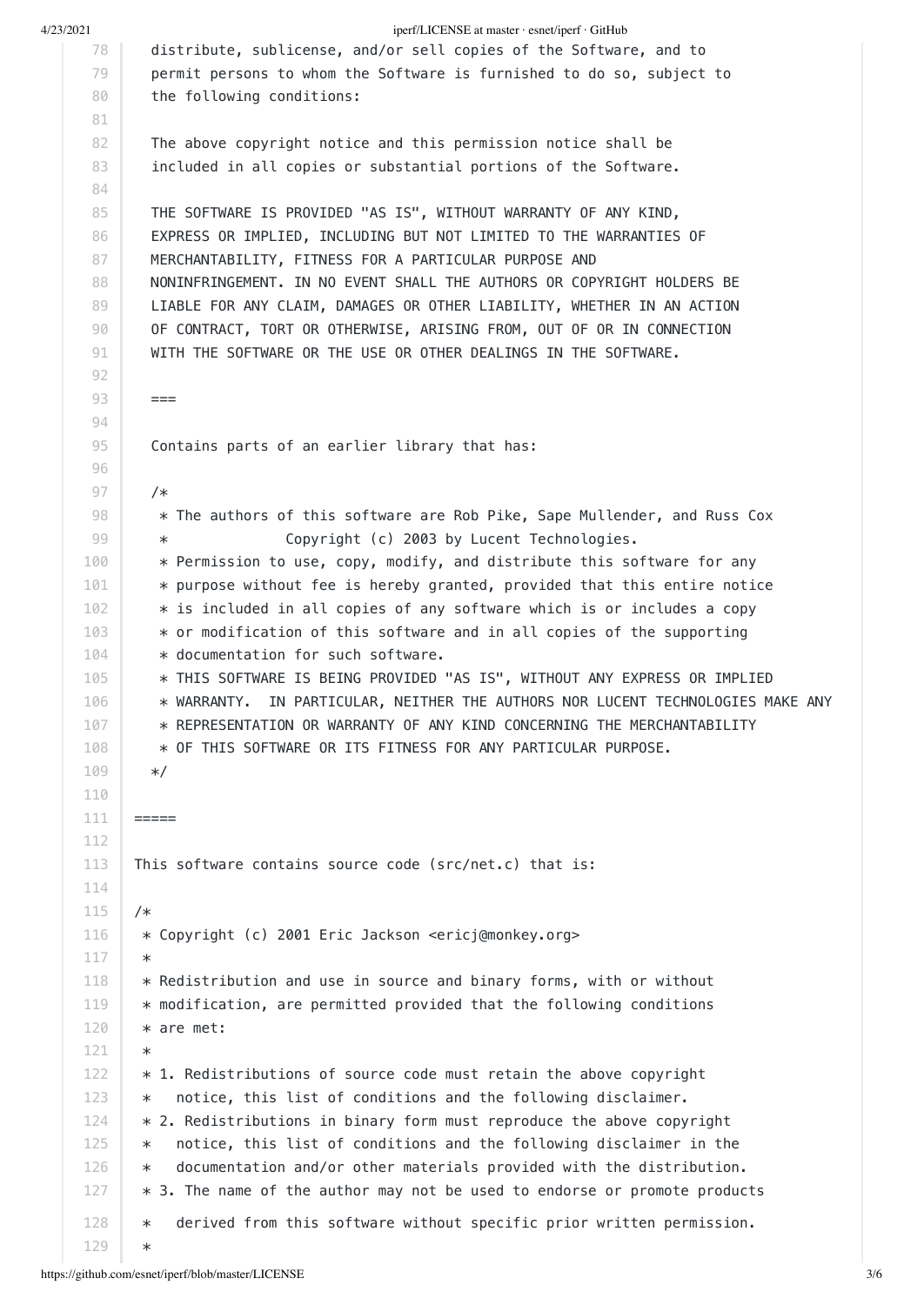130 131 132 133 134 135 136 137 138 139 140 141 142 143 144 145 146 147 148 149 150 151 152 153 154 155 156 157 158 159 160 161 162 163 164 165 166 167 168 169 170 171 172 173 174 175 176 177 178 179 180 \* THIS SOFTWARE IS PROVIDED BY THE AUTHOR ``AS IS'' AND ANY EXPRESS OR \* IMPLIED WARRANTIES, INCLUDING, BUT NOT LIMITED TO, THE IMPLIED WARRANTIES \* OF MERCHANTABILITY AND FITNESS FOR A PARTICULAR PURPOSE ARE DISCLAIMED. \* IN NO EVENT SHALL THE AUTHOR BE LIABLE FOR ANY DIRECT, INDIRECT, \* INCIDENTAL, SPECIAL, EXEMPLARY, OR CONSEQUENTIAL DAMAGES (INCLUDING, BUT \* NOT LIMITED TO, PROCUREMENT OF SUBSTITUTE GOODS OR SERVICES; LOSS OF USE, \* DATA, OR PROFITS; OR BUSINESS INTERRUPTION) HOWEVER CAUSED AND ON ANY \* THEORY OF LIABILITY, WHETHER IN CONTRACT, STRICT LIABILITY, OR TORT \* (INCLUDING NEGLIGENCE OR OTHERWISE) ARISING IN ANY WAY OUT OF THE USE OF \* THIS SOFTWARE, EVEN IF ADVISED OF THE POSSIBILITY OF SUCH DAMAGE.  $*$ / ===== This software contains source code (src/queue.h) that is: /\* \* Copyright (c) 1991, 1993 \* The Regents of the University of California. All rights reserved. \* \* Redistribution and use in source and binary forms, with or without \* modification, are permitted provided that the following conditions \* are met: \* 1. Redistributions of source code must retain the above copyright \* notice, this list of conditions and the following disclaimer. \* 2. Redistributions in binary form must reproduce the above copyright \* notice, this list of conditions and the following disclaimer in the \* documentation and/or other materials provided with the distribution. \* 3. Neither the name of the University nor the names of its contributors \* may be used to endorse or promote products derived from this software \* without specific prior written permission. \* \* THIS SOFTWARE IS PROVIDED BY THE REGENTS AND CONTRIBUTORS ``AS IS'' AND \* ANY EXPRESS OR IMPLIED WARRANTIES, INCLUDING, BUT NOT LIMITED TO, THE \* IMPLIED WARRANTIES OF MERCHANTABILITY AND FITNESS FOR A PARTICULAR PURPOSE \* ARE DISCLAIMED. IN NO EVENT SHALL THE REGENTS OR CONTRIBUTORS BE LIABLE \* FOR ANY DIRECT, INDIRECT, INCIDENTAL, SPECIAL, EXEMPLARY, OR CONSEQUENTIAL \* DAMAGES (INCLUDING, BUT NOT LIMITED TO, PROCUREMENT OF SUBSTITUTE GOODS \* OR SERVICES; LOSS OF USE, DATA, OR PROFITS; OR BUSINESS INTERRUPTION) \* HOWEVER CAUSED AND ON ANY THEORY OF LIABILITY, WHETHER IN CONTRACT, STRICT \* LIABILITY, OR TORT (INCLUDING NEGLIGENCE OR OTHERWISE) ARISING IN ANY WAY \* OUT OF THE USE OF THIS SOFTWARE, EVEN IF ADVISED OF THE POSSIBILITY OF \* SUCH DAMAGE. \* \* @(#)queue.h 8.5 (Berkeley) 8/20/94 \*/ ===== This software contains source code ( $src/units.$  { $c.h$ }) that is:

4/23/2021 iperf/LICENSE at master · esnet/iperf · GitHub

/\*---------------------------------------------------------------

181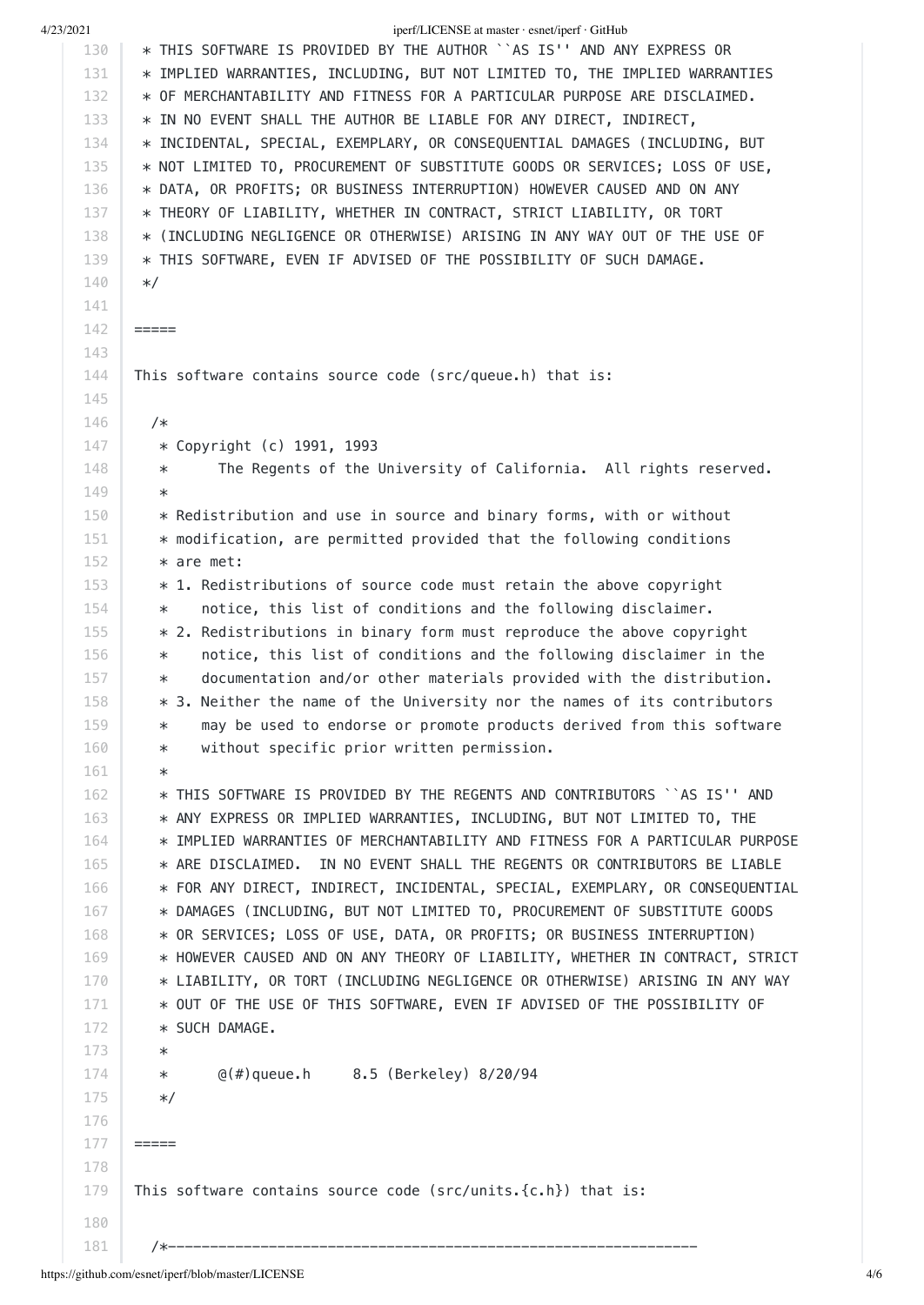4/23/2021 iperf/LICENSE at master · esnet/iperf · GitHub 182 183 184 185 186 187 188 189 190 191 192 193 194 195 196 197 198 199 200 201 202 203 204 205 206 207 208 209 210 211 212 213 214 215 216 217 218 219 220 221 222 223 224 225 226 227 228 229 230 231 232 233 \* Copyright (c) 1999,2000,2001,2002,2003 \* The Board of Trustees of the University of Illinois \* All Rights Reserved. \*--------------------------------------------------------------- \* Permission is hereby granted, free of charge, to any person \* obtaining a copy of this software (Iperf) and associated \* documentation files (the "Software"), to deal in the Software \* without restriction, including without limitation the \* rights to use, copy, modify, merge, publish, distribute, \* sublicense, and/or sell copies of the Software, and to permit \* persons to whom the Software is furnished to do \* so, subject to the following conditions: \* \* \* Redistributions of source code must retain the above \* copyright notice, this list of conditions and \* the following disclaimers. \* \* \* Redistributions in binary form must reproduce the above \* copyright notice, this list of conditions and the following  $*$  disclaimers in the documentation and/or other materials \* provided with the distribution. \* \* \* Neither the names of the University of Illinois, NCSA,  $*$  nor the names of its contributors may be used to endorse \* or promote products derived from this Software without \* specific prior written permission. \* \* THE SOFTWARE IS PROVIDED "AS IS", WITHOUT WARRANTY OF ANY KIND, \* EXPRESS OR IMPLIED, INCLUDING BUT NOT LIMITED TO THE WARRANTIES \* OF MERCHANTABILITY, FITNESS FOR A PARTICULAR PURPOSE AND \* NONINFRINGEMENT. IN NO EVENT SHALL THE CONTIBUTORS OR COPYRIGHT \* HOLDERS BE LIABLE FOR ANY CLAIM, DAMAGES OR OTHER LIABILITY, \* WHETHER IN AN ACTION OF CONTRACT, TORT OR OTHERWISE, \* ARISING FROM, OUT OF OR IN CONNECTION WITH THE \* SOFTWARE OR THE USE OR OTHER DEALINGS IN THE SOFTWARE. \* \_\_\_\_\_\_\_\_\_\_\_\_\_\_\_\_\_\_\_\_\_\_\_\_\_\_\_\_\_\_\_\_\_\_\_\_\_\_\_\_\_\_\_\_\_\_\_\_\_\_\_\_\_\_\_\_\_\_\_\_\_\_\_\_ \* National Laboratory for Applied Network Research \* National Center for Supercomputing Applications \* University of Illinois at Urbana-Champaign \* http://www.ncsa.uiuc.edu \* \_\_\_\_\_\_\_\_\_\_\_\_\_\_\_\_\_\_\_\_\_\_\_\_\_\_\_\_\_\_\_\_\_\_\_\_\_\_\_\_\_\_\_\_\_\_\_\_\_\_\_\_\_\_\_\_\_\_\_\_\_\_\_\_ \* \* stdio.c \* by Mark Gates <mgates@nlanr.net> \* and Ajay Tirumalla <tirumala@ncsa.uiuc.edu> \* -------------------------------------------------------------------  $*$  input and output numbers, converting with kilo, mega, giga \* ------------------------------------------------------------------- \*/